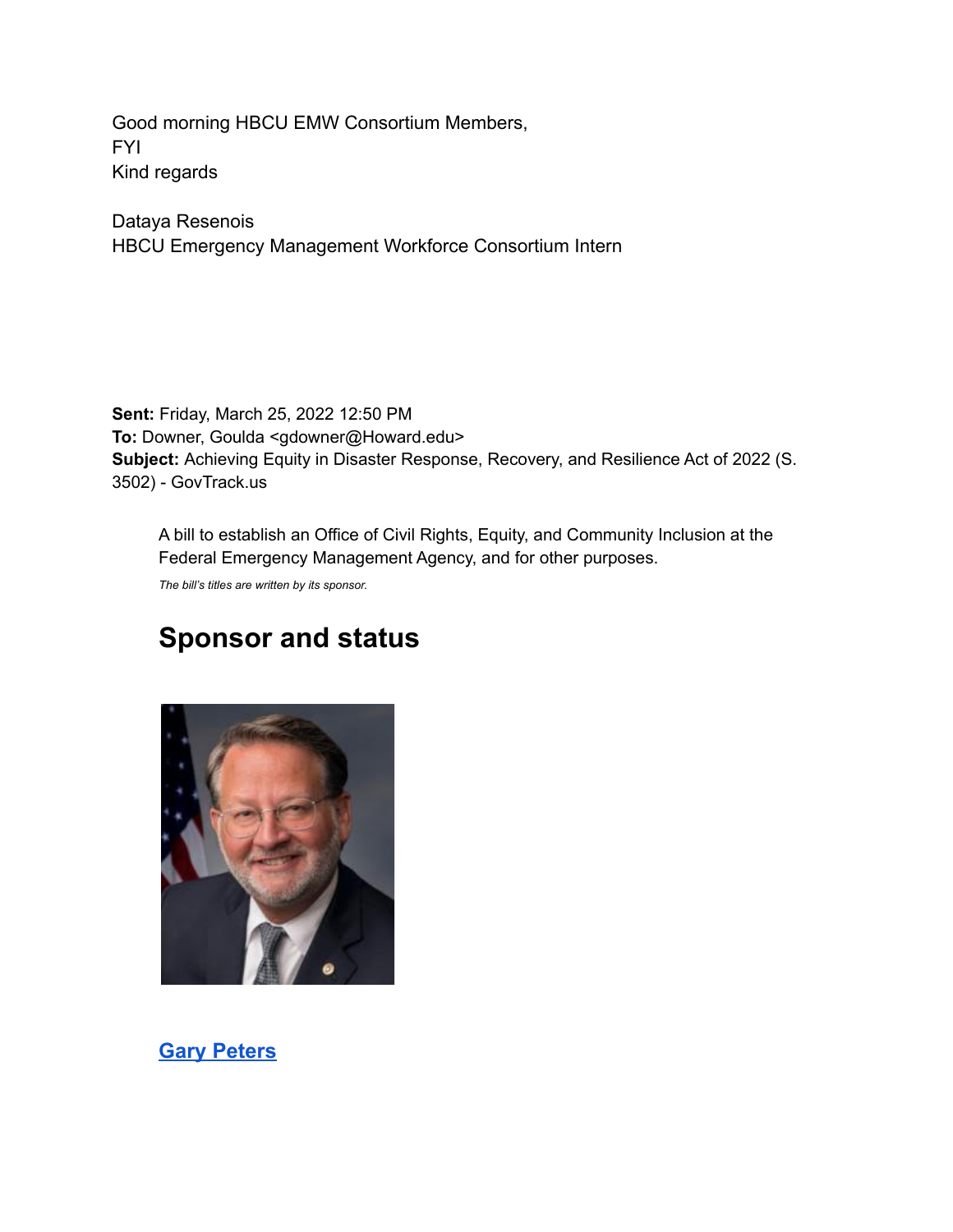117TH CONGRESS 2D SESSION



To establish an Office of Civil Rights, Equity, and Community Inclusion at the Federal Emergency Management Agency, and for other purposes.

#### IN THE SENATE OF THE UNITED STATES

JANUARY 13 (legislative day, JANUARY 10), 2022

Mr. PETERS (for himself and Mr. PADILLA) introduced the following bill; which was read twice and referred to the Committee on Homeland Security and Governmental Affairs

# A BILL

To establish an Office of Civil Rights, Equity, and Community Inclusion at the Federal Emergency Management Agency, and for other purposes.

 $\,1\,$ 

Be it enacted by the Senate and House of Representa-

#### [Read](https://nam04.safelinks.protection.outlook.com/?url=https%3A%2F%2Fwww.govtrack.us%2Fcongress%2Fbills%2F117%2Fs3502%2Ftext&data=04%7C01%7Cdataya.resenois%40bison.howard.edu%7C04ea9e6e5b084affb84208da0e85e0a1%7C02ac0c07b75f46bf9b133630ba94bb69%7C0%7C0%7C637838265396676321%7CUnknown%7CTWFpbGZsb3d8eyJWIjoiMC4wLjAwMDAiLCJQIjoiV2luMzIiLCJBTiI6Ik1haWwiLCJXVCI6Mn0%3D%7C3000&sdata=r%2BX8EiB5e7ob%2FakPlby1ces7SWc4XJ0BE21apvPKP%2Bg%3D&reserved=0) Text »

Last Updated: Jan 13, 2022

Length: 14 pages

Introduced

Jan 13, 2022

117 th Congress (2021–2023)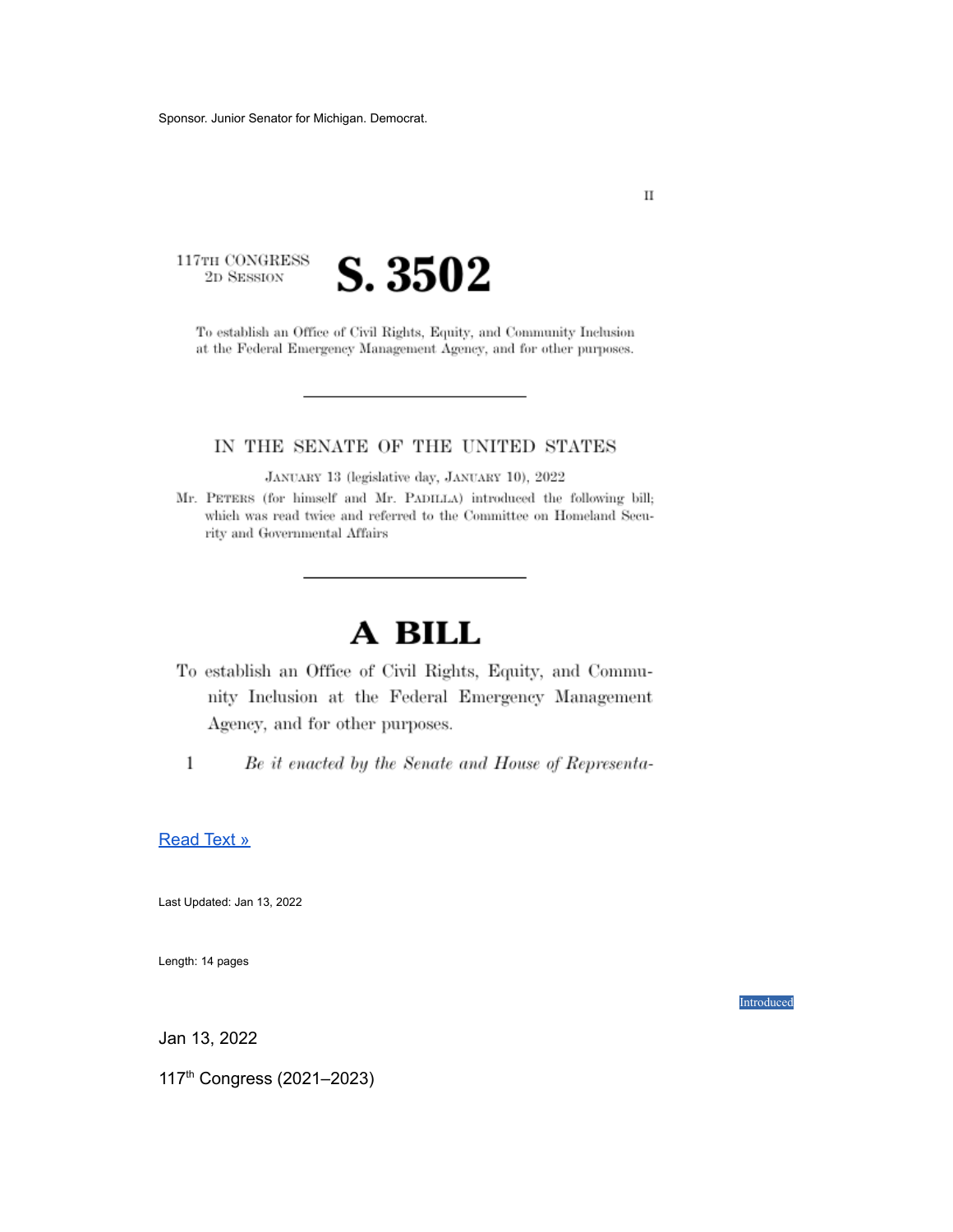#### **Ordered Reported** on **Feb 2, 2022**

The committees assigned to this bill sent it to the House or Senate as a whole for consideration on February 2, 2022.

Other activity may have occurred on another bill with identical or similar provisions.

1 [Cosponsor](https://nam04.safelinks.protection.outlook.com/?url=https%3A%2F%2Fwww.govtrack.us%2Fcongress%2Fbills%2F117%2Fs3502%2Fcosponsors&data=04%7C01%7Cdataya.resenois%40bison.howard.edu%7C04ea9e6e5b084affb84208da0e85e0a1%7C02ac0c07b75f46bf9b133630ba94bb69%7C0%7C0%7C637838265396676321%7CUnknown%7CTWFpbGZsb3d8eyJWIjoiMC4wLjAwMDAiLCJQIjoiV2luMzIiLCJBTiI6Ik1haWwiLCJXVCI6Mn0%3D%7C3000&sdata=RhYbZeu1%2B1b8PHoqBgrJYebj1rAkZsZKlp3wexKu%2BCw%3D&reserved=0) (1 Democrat)

14% chance of being enacted according to **[Skopos](https://nam04.safelinks.protection.outlook.com/?url=https%3A%2F%2Fwww.skoposlabs.com%2F&data=04%7C01%7Cdataya.resenois%40bison.howard.edu%7C04ea9e6e5b084affb84208da0e85e0a1%7C02ac0c07b75f46bf9b133630ba94bb69%7C0%7C0%7C637838265396832956%7CUnknown%7CTWFpbGZsb3d8eyJWIjoiMC4wLjAwMDAiLCJQIjoiV2luMzIiLCJBTiI6Ik1haWwiLCJXVCI6Mn0%3D%7C3000&sdata=V8oPQt4XroKhESJmdb0khRb4czzUQphlqt81TX%2B9i98%3D&reserved=0) Labs [\(details\)](https://nam04.safelinks.protection.outlook.com/?url=https%3A%2F%2Fwww.govtrack.us%2Fcongress%2Fbills%2F117%2Fs3502%23&data=04%7C01%7Cdataya.resenois%40bison.howard.edu%7C04ea9e6e5b084affb84208da0e85e0a1%7C02ac0c07b75f46bf9b133630ba94bb69%7C0%7C0%7C637838265396832956%7CUnknown%7CTWFpbGZsb3d8eyJWIjoiMC4wLjAwMDAiLCJQIjoiV2luMzIiLCJBTiI6Ik1haWwiLCJXVCI6Mn0%3D%7C3000&sdata=5Kk8XT6K5jfNYe6DXK9LAukYTm8rDjYs%2FWHRR5RG9KM%3D&reserved=0)** 

Source

Cosponsors

Prognosis

Status

[Congress.gov](https://nam04.safelinks.protection.outlook.com/?url=https%3A%2F%2Fcongress.gov%2Fbill%2F117-congress%2Fsenate-bill%2F3502&data=04%7C01%7Cdataya.resenois%40bison.howard.edu%7C04ea9e6e5b084affb84208da0e85e0a1%7C02ac0c07b75f46bf9b133630ba94bb69%7C0%7C0%7C637838265396832956%7CUnknown%7CTWFpbGZsb3d8eyJWIjoiMC4wLjAwMDAiLCJQIjoiV2luMzIiLCJBTiI6Ik1haWwiLCJXVCI6Mn0%3D%7C3000&sdata=%2F%2BdRW28U2P7cIUYlNIJpbniueSBwSX%2FLUK8jrtDiTIM%3D&reserved=0)

## **Position statements**

*[We're collecting the statements of stakeholder organizations. Your organization's position statement could be on this page!](https://nam04.safelinks.protection.outlook.com/?url=https%3A%2F%2Fwww.govtrack.us%2Fstakeholders%2Fnew-post%3Fbill%3Ds3502-117&data=04%7C01%7Cdataya.resenois%40bison.howard.edu%7C04ea9e6e5b084affb84208da0e85e0a1%7C02ac0c07b75f46bf9b133630ba94bb69%7C0%7C0%7C637838265396832956%7CUnknown%7CTWFpbGZsb3d8eyJWIjoiMC4wLjAwMDAiLCJQIjoiV2luMzIiLCJBTiI6Ik1haWwiLCJXVCI6Mn0%3D%7C3000&sdata=oEyDymaF7HzexDPMbAKV2YhZBdANMMRruwtGwhd0UuE%3D&reserved=0) [Register your organization's position on this bill »](https://nam04.safelinks.protection.outlook.com/?url=https%3A%2F%2Fwww.govtrack.us%2Fstakeholders%2Fnew-post%3Fbill%3Ds3502-117&data=04%7C01%7Cdataya.resenois%40bison.howard.edu%7C04ea9e6e5b084affb84208da0e85e0a1%7C02ac0c07b75f46bf9b133630ba94bb69%7C0%7C0%7C637838265396832956%7CUnknown%7CTWFpbGZsb3d8eyJWIjoiMC4wLjAwMDAiLCJQIjoiV2luMzIiLCJBTiI6Ik1haWwiLCJXVCI6Mn0%3D%7C3000&sdata=oEyDymaF7HzexDPMbAKV2YhZBdANMMRruwtGwhd0UuE%3D&reserved=0)*

## **History**

J A  $\mathbf{I}$  $\frac{1}{3}$ , 2  $\overline{1}$ 2  $\mathbb{Z}^2$ 

**Introduced**

Bills and resolutions are referred to committees which debate the bill before possibly sending it on to the whole chamber.

[Read](https://nam04.safelinks.protection.outlook.com/?url=https%3A%2F%2Fwww.govtrack.us%2Fcongress%2Fbills%2F117%2Fs3502%2Ftext%2Fis&data=04%7C01%7Cdataya.resenois%40bison.howard.edu%7C04ea9e6e5b084affb84208da0e85e0a1%7C02ac0c07b75f46bf9b133630ba94bb69%7C0%7C0%7C637838265396832956%7CUnknown%7CTWFpbGZsb3d8eyJWIjoiMC4wLjAwMDAiLCJQIjoiV2luMzIiLCJBTiI6Ik1haWwiLCJXVCI6Mn0%3D%7C3000&sdata=hTRkD8RpQBC4qLJ4BAz6RGJpjzplwJXLkv8zS2x7i%2F0%3D&reserved=0) Text »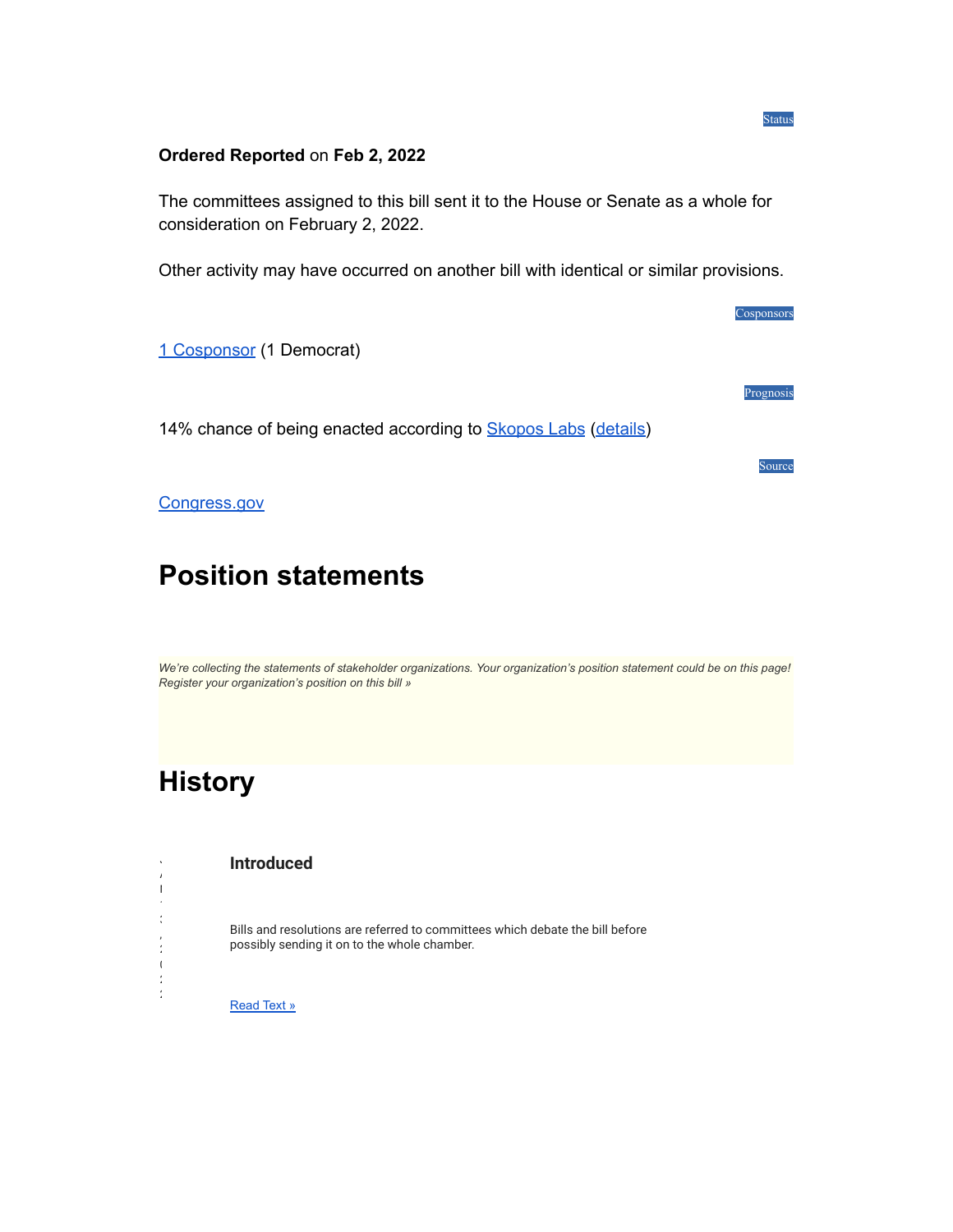#### **Ordered Reported**

A committee has voted to issue a report to the full chamber recommending that the bill be considered further. Only about 1 in 4 bills are reported out of committee.

—

—

—

If this bill has further action, the following steps may occur next:

Passed Senate

 $\overline{\phantom{a}}$  $\mathbb{R}$  $\parallel$  $\frac{1}{2}$ , 2  $\overline{1}$ 2 2

Passed House

Signed by the President

### **S. 3502 is a bill in the United States Congress.**

A bill must be passed by both the House and Senate in identical form and then be signed by the President to become law.

Bills numbers restart every two years. That means there are other bills with the number S. 3502. This is the one from the 117<sup>th</sup> Congress.

### **How to cite this information.**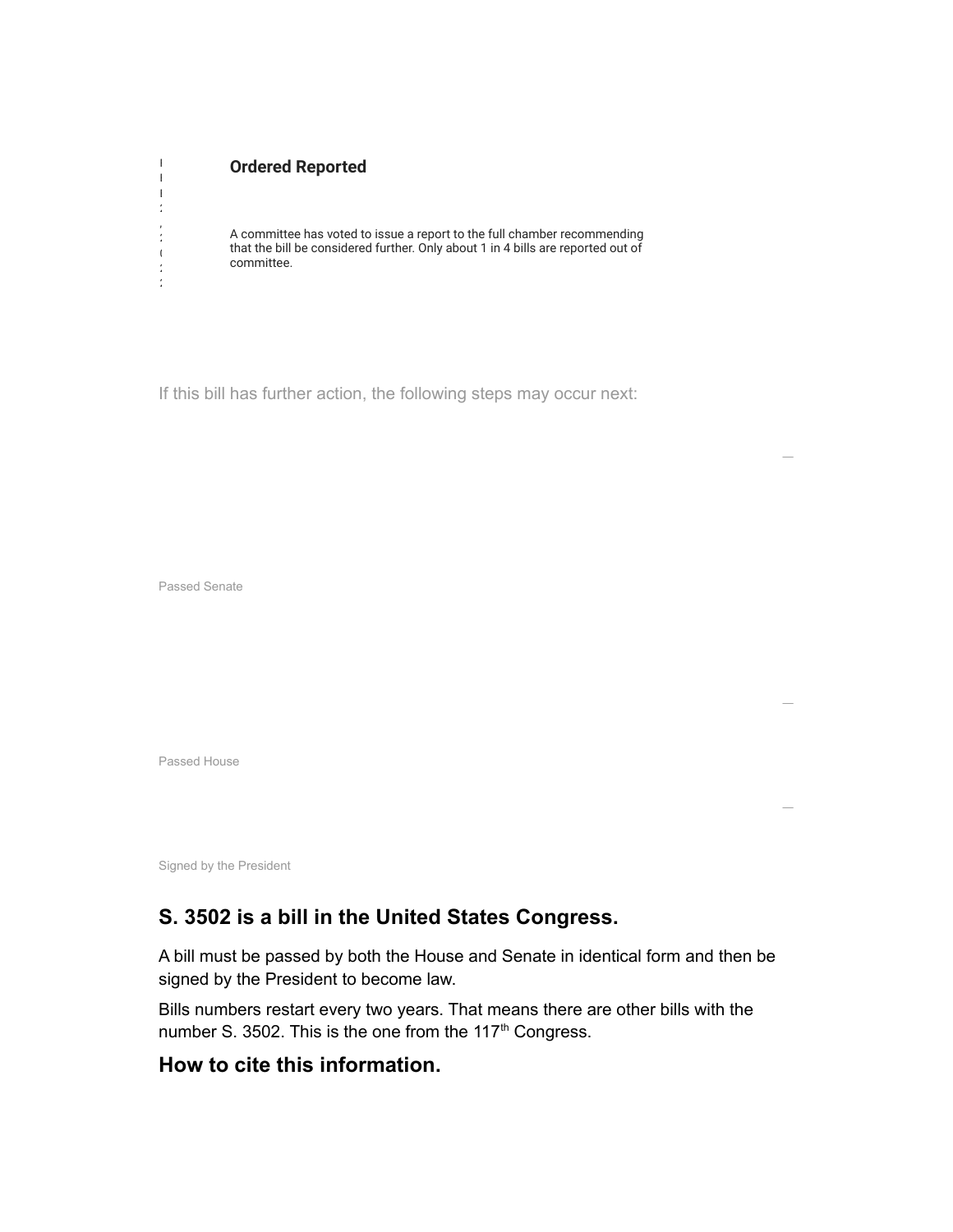We recommend the following MLA-formatted citation when using the information you see here in academic work:

"S. 3502 — 117th Congress: Achieving Equity in Disaster Response, Recovery, and Resilience Act of 2022." [www.GovTrack.us](https://nam04.safelinks.protection.outlook.com/?url=http%3A%2F%2Fwww.govtrack.us%2F&data=04%7C01%7Cdataya.resenois%40bison.howard.edu%7C04ea9e6e5b084affb84208da0e85e0a1%7C02ac0c07b75f46bf9b133630ba94bb69%7C0%7C0%7C637838265396832956%7CUnknown%7CTWFpbGZsb3d8eyJWIjoiMC4wLjAwMDAiLCJQIjoiV2luMzIiLCJBTiI6Ik1haWwiLCJXVCI6Mn0%3D%7C3000&sdata=Yqt4%2FotBIvLIo5FI1h4%2BXh%2F5ZTxV0vFWLoZtW%2FLaCMg%3D&reserved=0). 2022. March 25, 2022 <[https://www.govtrack.us/congress/bills/117/s3502>](https://nam04.safelinks.protection.outlook.com/?url=https%3A%2F%2Fwww.govtrack.us%2Fcongress%2Fbills%2F117%2Fs3502&data=04%7C01%7Cdataya.resenois%40bison.howard.edu%7C04ea9e6e5b084affb84208da0e85e0a1%7C02ac0c07b75f46bf9b133630ba94bb69%7C0%7C0%7C637838265396832956%7CUnknown%7CTWFpbGZsb3d8eyJWIjoiMC4wLjAwMDAiLCJQIjoiV2luMzIiLCJBTiI6Ik1haWwiLCJXVCI6Mn0%3D%7C3000&sdata=DXcSqKJTLdtqbQWZUbYjOAzA0kQcB6DFGdeiyqpeSIY%3D&reserved=0)

- show another citation format:
- [APA](https://nam04.safelinks.protection.outlook.com/?url=https%3A%2F%2Fwww.govtrack.us%2Fcongress%2Fbills%2F117%2Fs3502%23&data=04%7C01%7Cdataya.resenois%40bison.howard.edu%7C04ea9e6e5b084affb84208da0e85e0a1%7C02ac0c07b75f46bf9b133630ba94bb69%7C0%7C0%7C637838265396832956%7CUnknown%7CTWFpbGZsb3d8eyJWIjoiMC4wLjAwMDAiLCJQIjoiV2luMzIiLCJBTiI6Ik1haWwiLCJXVCI6Mn0%3D%7C3000&sdata=5Kk8XT6K5jfNYe6DXK9LAukYTm8rDjYs%2FWHRR5RG9KM%3D&reserved=0)
- Blue [Book](https://nam04.safelinks.protection.outlook.com/?url=https%3A%2F%2Fwww.govtrack.us%2Fcongress%2Fbills%2F117%2Fs3502%23&data=04%7C01%7Cdataya.resenois%40bison.howard.edu%7C04ea9e6e5b084affb84208da0e85e0a1%7C02ac0c07b75f46bf9b133630ba94bb69%7C0%7C0%7C637838265396832956%7CUnknown%7CTWFpbGZsb3d8eyJWIjoiMC4wLjAwMDAiLCJQIjoiV2luMzIiLCJBTiI6Ik1haWwiLCJXVCI6Mn0%3D%7C3000&sdata=5Kk8XT6K5jfNYe6DXK9LAukYTm8rDjYs%2FWHRR5RG9KM%3D&reserved=0)
- [Wikipedia](https://nam04.safelinks.protection.outlook.com/?url=https%3A%2F%2Fwww.govtrack.us%2Fcongress%2Fbills%2F117%2Fs3502%23&data=04%7C01%7Cdataya.resenois%40bison.howard.edu%7C04ea9e6e5b084affb84208da0e85e0a1%7C02ac0c07b75f46bf9b133630ba94bb69%7C0%7C0%7C637838265396832956%7CUnknown%7CTWFpbGZsb3d8eyJWIjoiMC4wLjAwMDAiLCJQIjoiV2luMzIiLCJBTiI6Ik1haWwiLCJXVCI6Mn0%3D%7C3000&sdata=5Kk8XT6K5jfNYe6DXK9LAukYTm8rDjYs%2FWHRR5RG9KM%3D&reserved=0) Template

### **Where is this information from?**

GovTrack automatically collects legislative information from a variety of governmental and non-governmental sources. This page is sourced primarily from[Congress.gov,](https://nam04.safelinks.protection.outlook.com/?url=https%3A%2F%2Fcongress.gov%2Fbill%2F117-congress%2Fsenate-bill%2F3502&data=04%7C01%7Cdataya.resenois%40bison.howard.edu%7C04ea9e6e5b084affb84208da0e85e0a1%7C02ac0c07b75f46bf9b133630ba94bb69%7C0%7C0%7C637838265396832956%7CUnknown%7CTWFpbGZsb3d8eyJWIjoiMC4wLjAwMDAiLCJQIjoiV2luMzIiLCJBTiI6Ik1haWwiLCJXVCI6Mn0%3D%7C3000&sdata=%2F%2BdRW28U2P7cIUYlNIJpbniueSBwSX%2FLUK8jrtDiTIM%3D&reserved=0) the official portal of the United States Congress. [Congress.gov](https://nam04.safelinks.protection.outlook.com/?url=http%3A%2F%2Fcongress.gov%2F&data=04%7C01%7Cdataya.resenois%40bison.howard.edu%7C04ea9e6e5b084affb84208da0e85e0a1%7C02ac0c07b75f46bf9b133630ba94bb69%7C0%7C0%7C637838265396832956%7CUnknown%7CTWFpbGZsb3d8eyJWIjoiMC4wLjAwMDAiLCJQIjoiV2luMzIiLCJBTiI6Ik1haWwiLCJXVCI6Mn0%3D%7C3000&sdata=bEKpM17JjO1b1pMwKW2nZU9tq4YKXXZZNjGFc7eRMg8%3D&reserved=0) is generally updated one day after events occur, and so legislative activity shown here may be one day behind. Data via the [congress](https://nam04.safelinks.protection.outlook.com/?url=https%3A%2F%2Fgithub.com%2Funitedstates%2Fcongress&data=04%7C01%7Cdataya.resenois%40bison.howard.edu%7C04ea9e6e5b084affb84208da0e85e0a1%7C02ac0c07b75f46bf9b133630ba94bb69%7C0%7C0%7C637838265396832956%7CUnknown%7CTWFpbGZsb3d8eyJWIjoiMC4wLjAwMDAiLCJQIjoiV2luMzIiLCJBTiI6Ik1haWwiLCJXVCI6Mn0%3D%7C3000&sdata=yUxhorfwakCQW3p4I1cfeoaBuI5FmUa2vOjkzvCnK8A%3D&reserved=0) project.

×

## **Prognosis Details**

This bill has a **14%** chance of being enacted.

Factors considered:

The bill's primary sponsor is from the state/territory: MI. The bill is assigned to the Senate Homeland Security and Governmental Affairs committee. The bill's primary subject is Emergency management.

(Factors are based on correlations which may not indicate causation.)

```
Predictions are by Skopos Labs.
```
×

# **Track this bill**

### **When you track this bill...**

You will get updates for major actions that take place on this bill and some related bills. Major actions include if this bill gets a new cosponsor, has a hearing scheduled, is reported by committee, scheduled for debate, voted on, or enacted, or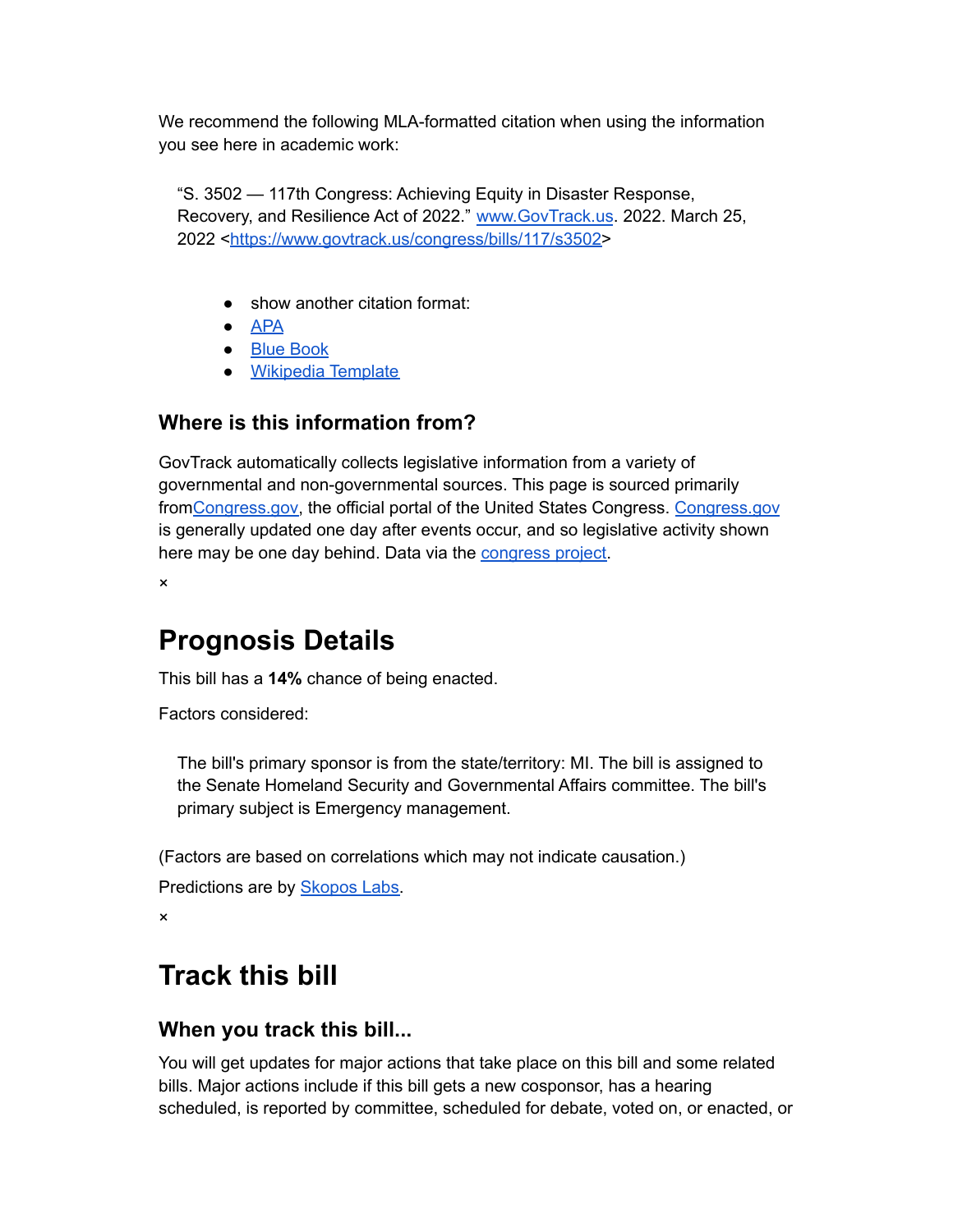if the bill's text is incorporated into another bill that is enacted. You will also get updates when bill's text becomes available and when we write a summary of the legislation.

### **Sign up first**

You'll need to sign up (or log in) before you can begin tracking this bill. That's because we need your email address before we can send you email updates.



```
You can also track this bill using this RSS feed.
```
×

# **Add this bill to a list**

## **Using Lists**

Use lists to track what you are interested in, or share your lists to let others know what you are trackng. When you share a list, you can include your own comments about this bill.

## **Sign up first**

You'll need to sign up (or log in) before you can add this bill to a list.



[Sign](https://nam04.safelinks.protection.outlook.com/?url=https%3A%2F%2Fwww.govtrack.us%2Fregistration%2Fsignup%3Fnext%3D%2Fcongress%2Fbills%2F117%2Fs3502%2523addtolist&data=04%7C01%7Cdataya.resenois%40bison.howard.edu%7C04ea9e6e5b084affb84208da0e85e0a1%7C02ac0c07b75f46bf9b133630ba94bb69%7C0%7C0%7C637838265396832956%7CUnknown%7CTWFpbGZsb3d8eyJWIjoiMC4wLjAwMDAiLCJQIjoiV2luMzIiLCJBTiI6Ik1haWwiLCJXVCI6Mn0%3D%7C3000&sdata=%2B%2BnL14URhdJYO1u4z8WlhSydnpYcfGb4eY7bhx3paeI%3D&reserved=0) Up [Log](https://nam04.safelinks.protection.outlook.com/?url=https%3A%2F%2Fwww.govtrack.us%2Faccounts%2Flogin%3Fnext%3D%2Fcongress%2Fbills%2F117%2Fs3502%2523addtolist&data=04%7C01%7Cdataya.resenois%40bison.howard.edu%7C04ea9e6e5b084affb84208da0e85e0a1%7C02ac0c07b75f46bf9b133630ba94bb69%7C0%7C0%7C637838265396832956%7CUnknown%7CTWFpbGZsb3d8eyJWIjoiMC4wLjAwMDAiLCJQIjoiV2luMzIiLCJBTiI6Ik1haWwiLCJXVCI6Mn0%3D%7C3000&sdata=mDjyWkfFodIXoAN344iywyjfDSB%2F89SRjQ%2F7pqYzpHg%3D&reserved=0) In

- **[Home](https://nam04.safelinks.protection.outlook.com/?url=https%3A%2F%2Fwww.govtrack.us%2F&data=04%7C01%7Cdataya.resenois%40bison.howard.edu%7C04ea9e6e5b084affb84208da0e85e0a1%7C02ac0c07b75f46bf9b133630ba94bb69%7C0%7C0%7C637838265396832956%7CUnknown%7CTWFpbGZsb3d8eyJWIjoiMC4wLjAwMDAiLCJQIjoiV2luMzIiLCJBTiI6Ik1haWwiLCJXVCI6Mn0%3D%7C3000&sdata=Z0%2BoSu%2BfV8xWiUo8wIHczsoi5cmyCQ4FmWT9ERc0pQs%3D&reserved=0)**
- **Start [Tracking](https://nam04.safelinks.protection.outlook.com/?url=https%3A%2F%2Fwww.govtrack.us%2Fstart&data=04%7C01%7Cdataya.resenois%40bison.howard.edu%7C04ea9e6e5b084affb84208da0e85e0a1%7C02ac0c07b75f46bf9b133630ba94bb69%7C0%7C0%7C637838265396832956%7CUnknown%7CTWFpbGZsb3d8eyJWIjoiMC4wLjAwMDAiLCJQIjoiV2luMzIiLCJBTiI6Ik1haWwiLCJXVCI6Mn0%3D%7C3000&sdata=SEoO285BF84UB%2F%2F4Gw9mZy4knfVIh3Treh5kCMkWPaw%3D&reserved=0)**
- **About [GovTrack](https://nam04.safelinks.protection.outlook.com/?url=https%3A%2F%2Fwww.govtrack.us%2Fabout&data=04%7C01%7Cdataya.resenois%40bison.howard.edu%7C04ea9e6e5b084affb84208da0e85e0a1%7C02ac0c07b75f46bf9b133630ba94bb69%7C0%7C0%7C637838265396832956%7CUnknown%7CTWFpbGZsb3d8eyJWIjoiMC4wLjAwMDAiLCJQIjoiV2luMzIiLCJBTiI6Ik1haWwiLCJXVCI6Mn0%3D%7C3000&sdata=zR7zzdr6W9aSgMi3rwZji6mldFuBfh2XokF7Zg1tFNA%3D&reserved=0)**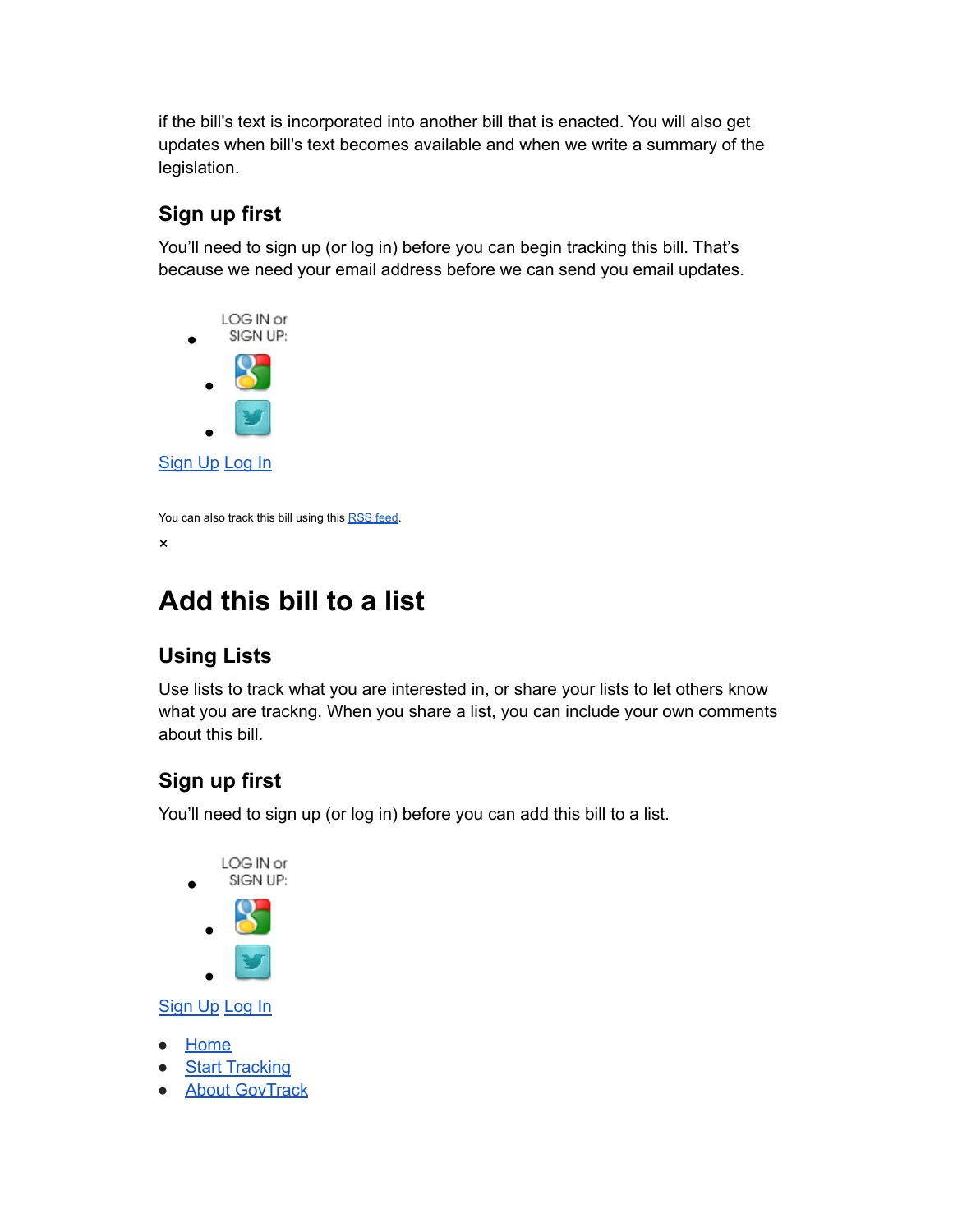- [About](https://nam04.safelinks.protection.outlook.com/?url=https%3A%2F%2Fwww.govtrack.us%2Fabout-our-data&data=04%7C01%7Cdataya.resenois%40bison.howard.edu%7C04ea9e6e5b084affb84208da0e85e0a1%7C02ac0c07b75f46bf9b133630ba94bb69%7C0%7C0%7C637838265396832956%7CUnknown%7CTWFpbGZsb3d8eyJWIjoiMC4wLjAwMDAiLCJQIjoiV2luMzIiLCJBTiI6Ik1haWwiLCJXVCI6Mn0%3D%7C3000&sdata=I5UMdzsU0nG%2BYKZB36DRc5b4dO2UqJzJ5T7AWrqX3Q8%3D&reserved=0) the Data
- [Privacy](https://nam04.safelinks.protection.outlook.com/?url=https%3A%2F%2Fwww.govtrack.us%2Flegal&data=04%7C01%7Cdataya.resenois%40bison.howard.edu%7C04ea9e6e5b084affb84208da0e85e0a1%7C02ac0c07b75f46bf9b133630ba94bb69%7C0%7C0%7C637838265396832956%7CUnknown%7CTWFpbGZsb3d8eyJWIjoiMC4wLjAwMDAiLCJQIjoiV2luMzIiLCJBTiI6Ik1haWwiLCJXVCI6Mn0%3D%7C3000&sdata=6I7ae7JQg5LNIi%2B55ldd1om0HCOS4dN%2BCUB%2FAfJnekM%3D&reserved=0) & Legal
- <u>[Log](https://nam04.safelinks.protection.outlook.com/?url=https%3A%2F%2Fwww.govtrack.us%2Faccounts%2Flogin&data=04%7C01%7Cdataya.resenois%40bison.howard.edu%7C04ea9e6e5b084affb84208da0e85e0a1%7C02ac0c07b75f46bf9b133630ba94bb69%7C0%7C0%7C637838265396832956%7CUnknown%7CTWFpbGZsb3d8eyJWIjoiMC4wLjAwMDAiLCJQIjoiV2luMzIiLCJBTiI6Ik1haWwiLCJXVCI6Mn0%3D%7C3000&sdata=N0QO5Nfr5UB2Q%2F6Ir6lrFKv7C45s99jEE2kvdwgvhnc%3D&reserved=0) in</u>
- [Twitter](https://nam04.safelinks.protection.outlook.com/?url=http%3A%2F%2Ftwitter.com%2Fgovtrack&data=04%7C01%7Cdataya.resenois%40bison.howard.edu%7C04ea9e6e5b084affb84208da0e85e0a1%7C02ac0c07b75f46bf9b133630ba94bb69%7C0%7C0%7C637838265396832956%7CUnknown%7CTWFpbGZsb3d8eyJWIjoiMC4wLjAwMDAiLCJQIjoiV2luMzIiLCJBTiI6Ik1haWwiLCJXVCI6Mn0%3D%7C3000&sdata=XtqEJj8JGBBJnEBQyE7Z1%2FeZQOmhls2kyeAYL4EhPzw%3D&reserved=0)
- [Instagram](https://nam04.safelinks.protection.outlook.com/?url=https%3A%2F%2Fwww.instagram.com%2Fgovtrack.us%2F&data=04%7C01%7Cdataya.resenois%40bison.howard.edu%7C04ea9e6e5b084affb84208da0e85e0a1%7C02ac0c07b75f46bf9b133630ba94bb69%7C0%7C0%7C637838265396832956%7CUnknown%7CTWFpbGZsb3d8eyJWIjoiMC4wLjAwMDAiLCJQIjoiV2luMzIiLCJBTiI6Ik1haWwiLCJXVCI6Mn0%3D%7C3000&sdata=%2BUGAEE%2B1nXkrLQNCW08YNEFVUT3kw%2BDs5y1TlgABS3k%3D&reserved=0)
- [Patreon](https://nam04.safelinks.protection.outlook.com/?url=https%3A%2F%2Fwww.patreon.com%2Fgovtrack&data=04%7C01%7Cdataya.resenois%40bison.howard.edu%7C04ea9e6e5b084affb84208da0e85e0a1%7C02ac0c07b75f46bf9b133630ba94bb69%7C0%7C0%7C637838265396832956%7CUnknown%7CTWFpbGZsb3d8eyJWIjoiMC4wLjAwMDAiLCJQIjoiV2luMzIiLCJBTiI6Ik1haWwiLCJXVCI6Mn0%3D%7C3000&sdata=I5zXKXfmk1lGs3FDl9Gf1p5nhdr63mPQ%2FfvjFY%2Fs4pk%3D&reserved=0)
- [GitHub](https://nam04.safelinks.protection.outlook.com/?url=https%3A%2F%2Fgithub.com%2Fgovtrack&data=04%7C01%7Cdataya.resenois%40bison.howard.edu%7C04ea9e6e5b084affb84208da0e85e0a1%7C02ac0c07b75f46bf9b133630ba94bb69%7C0%7C0%7C637838265396988766%7CUnknown%7CTWFpbGZsb3d8eyJWIjoiMC4wLjAwMDAiLCJQIjoiV2luMzIiLCJBTiI6Ik1haWwiLCJXVCI6Mn0%3D%7C3000&sdata=w2pvWzIzC3mm%2FRGlbrYKHTnwdnMxbt%2BQTW0BDuZqtMc%3D&reserved=0)

Launched in 2004, GovTrack helps everyone learn about and track the activities of the United States Congress. This is a project of Civic [Impulse,](https://nam04.safelinks.protection.outlook.com/?url=http%3A%2F%2Fwww.civicimpulse.com%2F&data=04%7C01%7Cdataya.resenois%40bison.howard.edu%7C04ea9e6e5b084affb84208da0e85e0a1%7C02ac0c07b75f46bf9b133630ba94bb69%7C0%7C0%7C637838265396988766%7CUnknown%7CTWFpbGZsb3d8eyJWIjoiMC4wLjAwMDAiLCJQIjoiV2luMzIiLCJBTiI6Ik1haWwiLCJXVCI6Mn0%3D%7C3000&sdata=I1X0M9kb6Tsv63Xjt1R94uOd5B%2BjTWMz9P85Nn8sISY%3D&reserved=0) LLC. [GovTrack.us](https://nam04.safelinks.protection.outlook.com/?url=http%3A%2F%2Fgovtrack.us%2F&data=04%7C01%7Cdataya.resenois%40bison.howard.edu%7C04ea9e6e5b084affb84208da0e85e0a1%7C02ac0c07b75f46bf9b133630ba94bb69%7C0%7C0%7C637838265396988766%7CUnknown%7CTWFpbGZsb3d8eyJWIjoiMC4wLjAwMDAiLCJQIjoiV2luMzIiLCJBTiI6Ik1haWwiLCJXVCI6Mn0%3D%7C3000&sdata=gu2DA%2BGUSsglnkGqD07HqzOr1y%2BdqB%2Bbd1kq5j6ZXEA%3D&reserved=0) is not a government website.

### [About](https://nam04.safelinks.protection.outlook.com/?url=https%3A%2F%2Fwww.govtrack.us%2Fabout&data=04%7C01%7Cdataya.resenois%40bison.howard.edu%7C04ea9e6e5b084affb84208da0e85e0a1%7C02ac0c07b75f46bf9b133630ba94bb69%7C0%7C0%7C637838265396988766%7CUnknown%7CTWFpbGZsb3d8eyJWIjoiMC4wLjAwMDAiLCJQIjoiV2luMzIiLCJBTiI6Ik1haWwiLCJXVCI6Mn0%3D%7C3000&sdata=6YXqLrgMoF59OuViizhqh7aFsXFZad8D%2BWzR3SRvPoc%3D&reserved=0) the Site | [Contact](https://nam04.safelinks.protection.outlook.com/?url=https%3A%2F%2Fwww.govtrack.us%2Fcontact&data=04%7C01%7Cdataya.resenois%40bison.howard.edu%7C04ea9e6e5b084affb84208da0e85e0a1%7C02ac0c07b75f46bf9b133630ba94bb69%7C0%7C0%7C637838265396988766%7CUnknown%7CTWFpbGZsb3d8eyJWIjoiMC4wLjAwMDAiLCJQIjoiV2luMzIiLCJBTiI6Ik1haWwiLCJXVCI6Mn0%3D%7C3000&sdata=TJuFFNqVbWZs3xJQSer8aHmDS7GNlcPFVmUV%2F%2BpThh4%3D&reserved=0) Us

You are encouraged to reuse any material on this site. Hackers/journalists/researchers: See these open data [sources](https://nam04.safelinks.protection.outlook.com/?url=https%3A%2F%2Fwww.govtrack.us%2Fabout-our-data&data=04%7C01%7Cdataya.resenois%40bison.howard.edu%7C04ea9e6e5b084affb84208da0e85e0a1%7C02ac0c07b75f46bf9b133630ba94bb69%7C0%7C0%7C637838265396988766%7CUnknown%7CTWFpbGZsb3d8eyJWIjoiMC4wLjAwMDAiLCJQIjoiV2luMzIiLCJBTiI6Ik1haWwiLCJXVCI6Mn0%3D%7C3000&sdata=otjtSHzAkCJpl1cXDqq6fn2eUrtzuxKWUknRYVJ2Wec%3D&reserved=0).

×

# **[error message]**

OK

×

## **We're also on social media**

[GovTrack.us](https://nam04.safelinks.protection.outlook.com/?url=http%3A%2F%2Fgovtrack.us%2F&data=04%7C01%7Cdataya.resenois%40bison.howard.edu%7C04ea9e6e5b084affb84208da0e85e0a1%7C02ac0c07b75f46bf9b133630ba94bb69%7C0%7C0%7C637838265396988766%7CUnknown%7CTWFpbGZsb3d8eyJWIjoiMC4wLjAwMDAiLCJQIjoiV2luMzIiLCJBTiI6Ik1haWwiLCJXVCI6Mn0%3D%7C3000&sdata=gu2DA%2BGUSsglnkGqD07HqzOr1y%2BdqB%2Bbd1kq5j6ZXEA%3D&reserved=0) is an independent website tracking the status of legislation in the United States Congress and helping you participate in government. **Now we're on Instagram too!**

Follow **[@govtrack.us](https://nam04.safelinks.protection.outlook.com/?url=https%3A%2F%2Finstagram.com%2Fgovtrack.us&data=04%7C01%7Cdataya.resenois%40bison.howard.edu%7C04ea9e6e5b084affb84208da0e85e0a1%7C02ac0c07b75f46bf9b133630ba94bb69%7C0%7C0%7C637838265396988766%7CUnknown%7CTWFpbGZsb3d8eyJWIjoiMC4wLjAwMDAiLCJQIjoiV2luMzIiLCJBTiI6Ik1haWwiLCJXVCI6Mn0%3D%7C3000&sdata=3HyAuY%2BxLp7uc2WI6ldKSRq%2BaYdlH1F6ihxOVMhsPvk%3D&reserved=0)** on Instagram for new 60-second summary videos of legislation in Congress.

Follow **[@govtrack](https://nam04.safelinks.protection.outlook.com/?url=https%3A%2F%2Ftwitter.com%2Fgovtrack&data=04%7C01%7Cdataya.resenois%40bison.howard.edu%7C04ea9e6e5b084affb84208da0e85e0a1%7C02ac0c07b75f46bf9b133630ba94bb69%7C0%7C0%7C637838265396988766%7CUnknown%7CTWFpbGZsb3d8eyJWIjoiMC4wLjAwMDAiLCJQIjoiV2luMzIiLCJBTiI6Ik1haWwiLCJXVCI6Mn0%3D%7C3000&sdata=8u5u%2BxOt%2BfWBVmq1PNcfpWvRO5giz9KrGHFiRJsUM1c%3D&reserved=0)** on Twitter for posts about legislative activity and other information we're tracking, and some commentary.

And please consider supporting our work by becoming a monthly backer [@govtrack](https://nam04.safelinks.protection.outlook.com/?url=http%3A%2F%2Fpatreon.com%2Fgovtrack&data=04%7C01%7Cdataya.resenois%40bison.howard.edu%7C04ea9e6e5b084affb84208da0e85e0a1%7C02ac0c07b75f46bf9b133630ba94bb69%7C0%7C0%7C637838265396988766%7CUnknown%7CTWFpbGZsb3d8eyJWIjoiMC4wLjAwMDAiLCJQIjoiV2luMzIiLCJBTiI6Ik1haWwiLCJXVCI6Mn0%3D%7C3000&sdata=ua%2BB890edxfSp%2BN5CXj5T0k9iWF9Ui3ybYwZdYBYnOA%3D&reserved=0) on Patreon or [leaving](https://nam04.safelinks.protection.outlook.com/?url=https%3A%2F%2Fwww.govtrack.us%2Faccounts%2Fmembership&data=04%7C01%7Cdataya.resenois%40bison.howard.edu%7C04ea9e6e5b084affb84208da0e85e0a1%7C02ac0c07b75f46bf9b133630ba94bb69%7C0%7C0%7C637838265396988766%7CUnknown%7CTWFpbGZsb3d8eyJWIjoiMC4wLjAwMDAiLCJQIjoiV2luMzIiLCJBTiI6Ik1haWwiLCJXVCI6Mn0%3D%7C3000&sdata=QR7MusC2d9nJJOQ7Vb1E9fsaY6OzROqCKw01EKtYdwI%3D&reserved=0) a tip.

Continue to Site ×

# **Join GovTrack's Advisory Community**

We're looking to learn more about who uses GovTrack and what features you find helpful or think could be improved. If you can, please take a few minutes to help us improve GovTrack for users like you.

Start by telling us more about yourself:

I'm a lobbyist, advocate, or other professional. I'm a young person (younger than 26 years old). I'm a member of a minority or disadvantaged group. I'm a teacher, librarian, or other educator. **Other** 

Next »